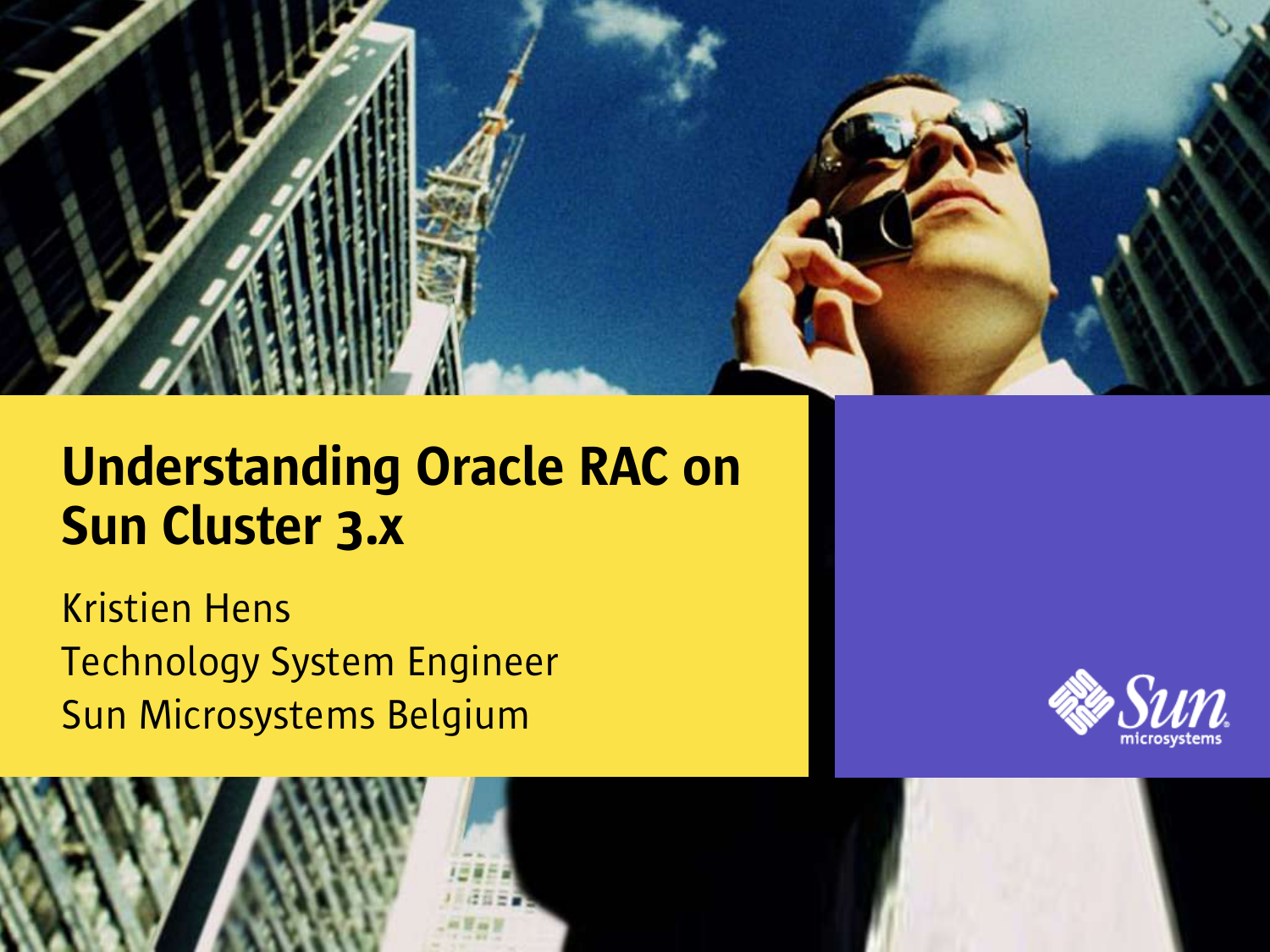

### Mature Foundation of Success with Sun Cluster 3 and Oracle

- More than 36,000 Sun Cluster nodes installed and growing
	- Consistent sales growth qtr/qtr
- Sun Cluster is the most popular Solaris platform for Oracle RAC deployments
- Thriving Sun-Oracle relationship
	- Joint technology Development
	- Joint Support Centers

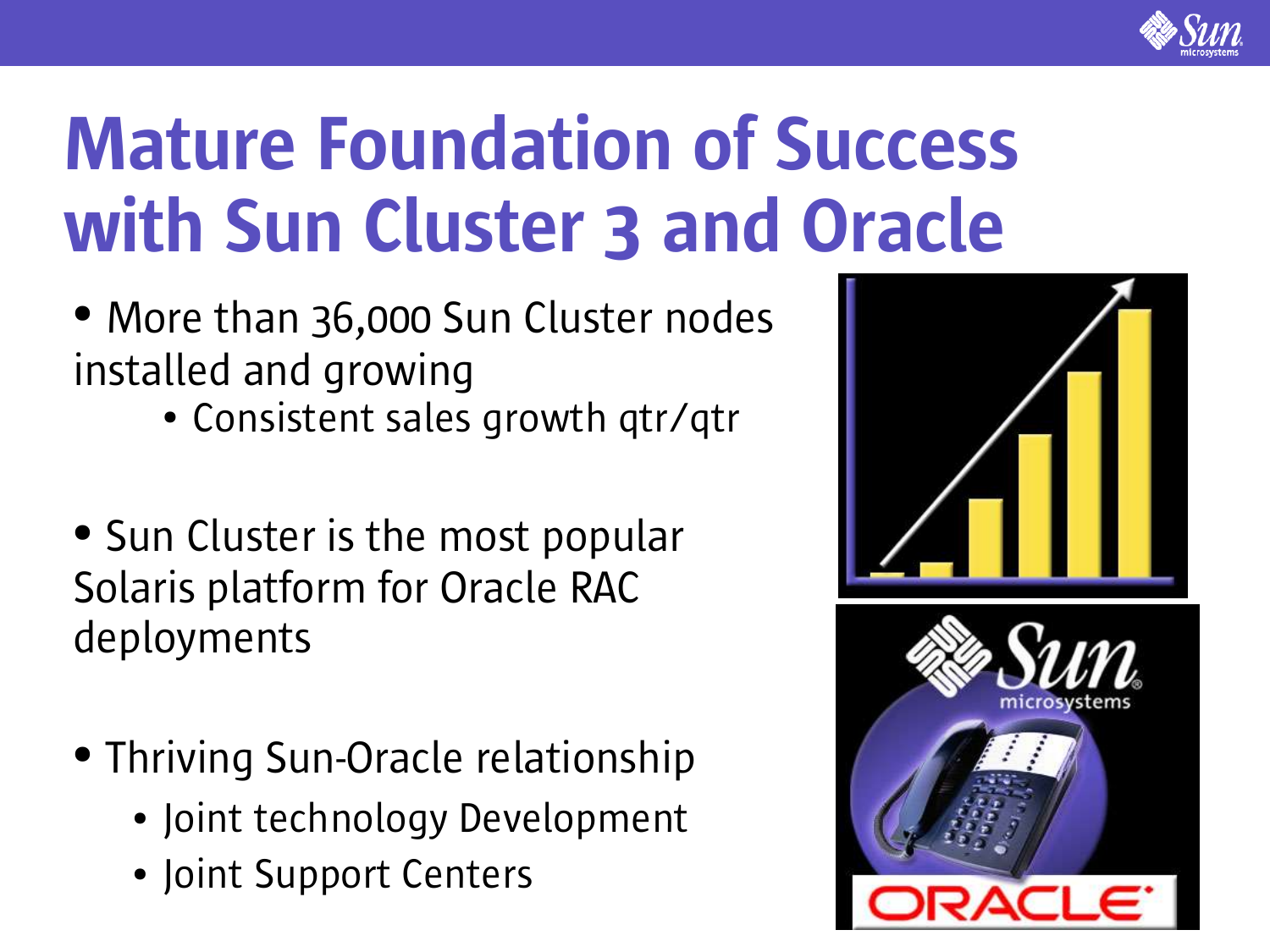

# Sun Cluster 3 and Oracle

- Sun Cluster and Oracle co-exist in 2 ways:
	- HA Oracle
		- Oracle is 'cluster unaware'
		- Listener and Instance started and stopped through agent
		- Instance runs on one node, fails over to another
	- Oracle Real Application Clusters (9i or 10g)
		- Oracle is 'cluster aware'
		- Instances running on different nodes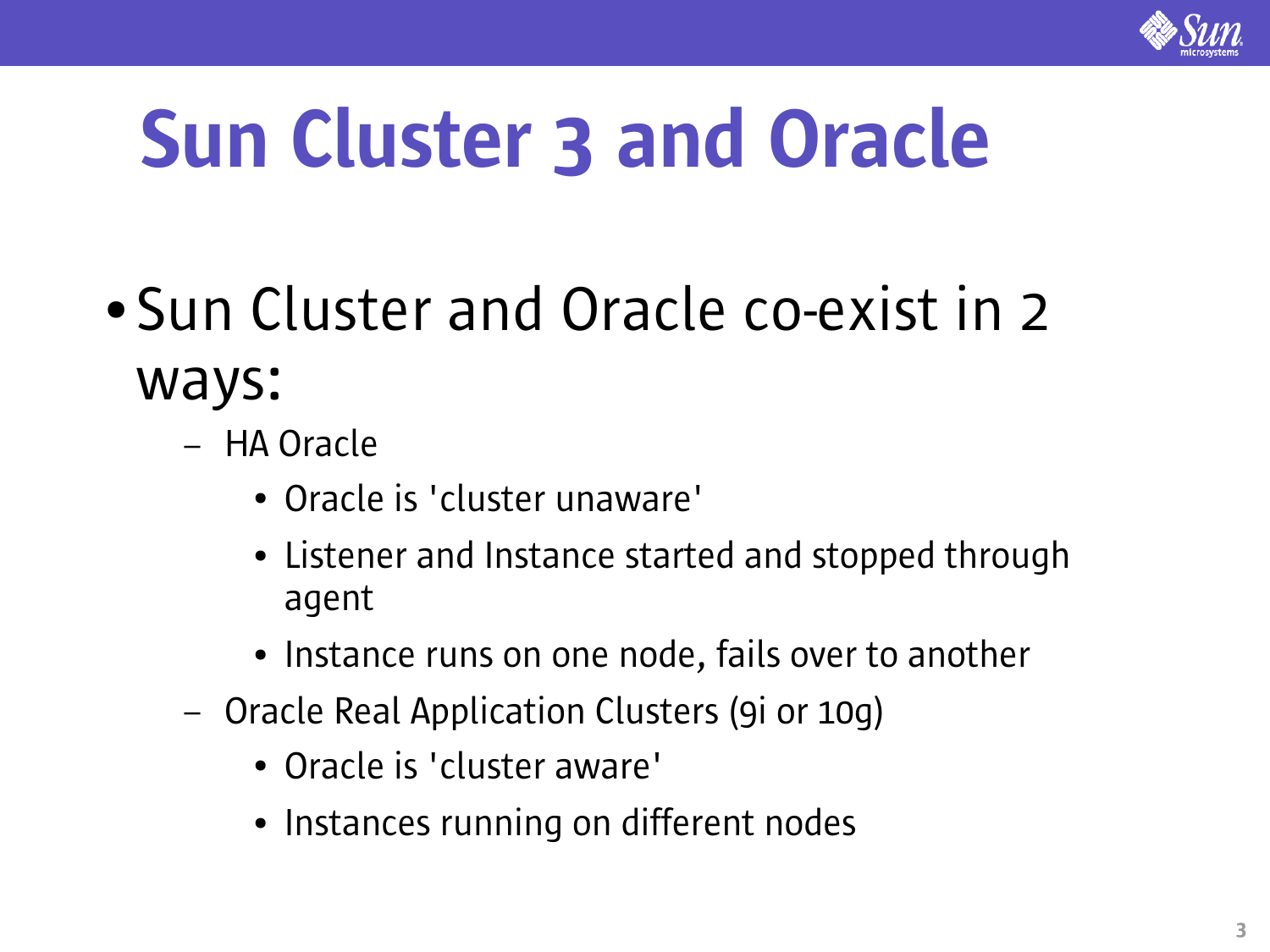

### HA Oracle

- 2 Resource Types (agents)
	- SUNW.oracle\_server
	- SUNW.oracle\_listener
- Instance and Listener run on one node, can failover to other node
	- When node dies
	- When Oracle server fault probe decides this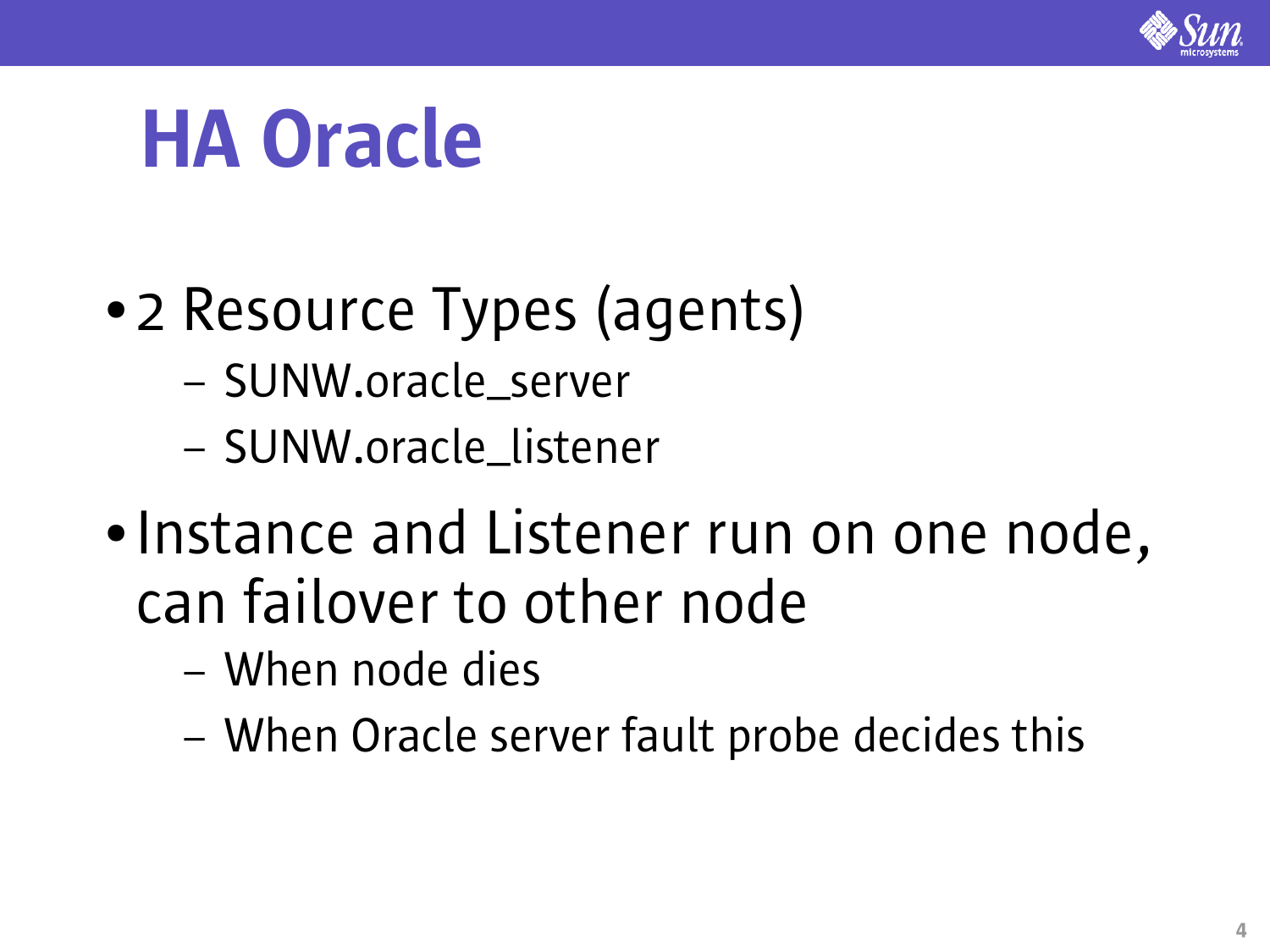

### HA Oracle

### ● oracle\_listener resource

- Never failed over
- Restarted when it fails over to other node
- One of our most elaborate agents
	- Fault monitor can react to many failures
	- Or you can decide not to probe anything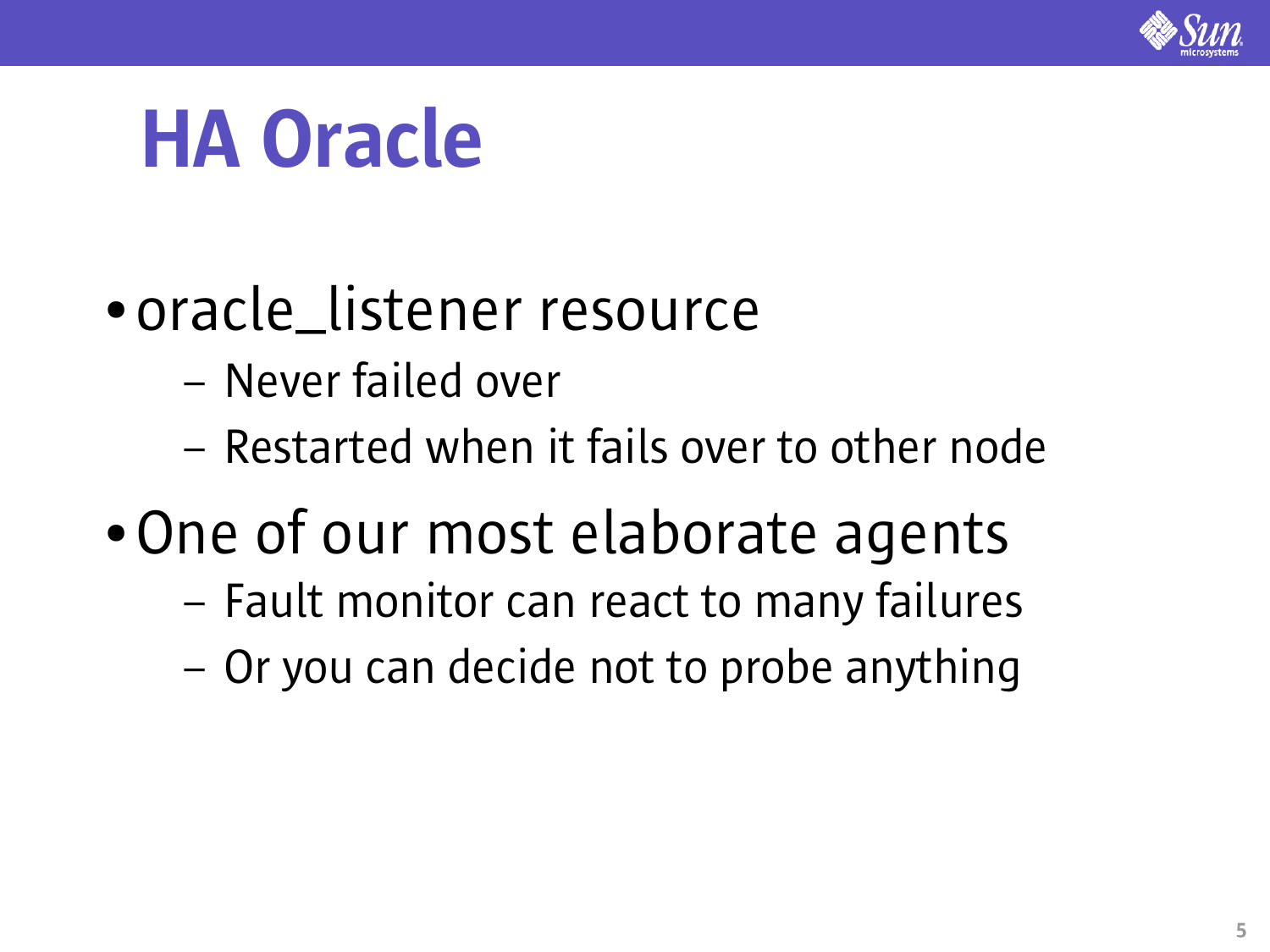

# Oracle Real Application Clusters

- Oracle instances on all nodes
	- Instances synchronise information with each other through private interconnect
	- Instances never fail over to other nodes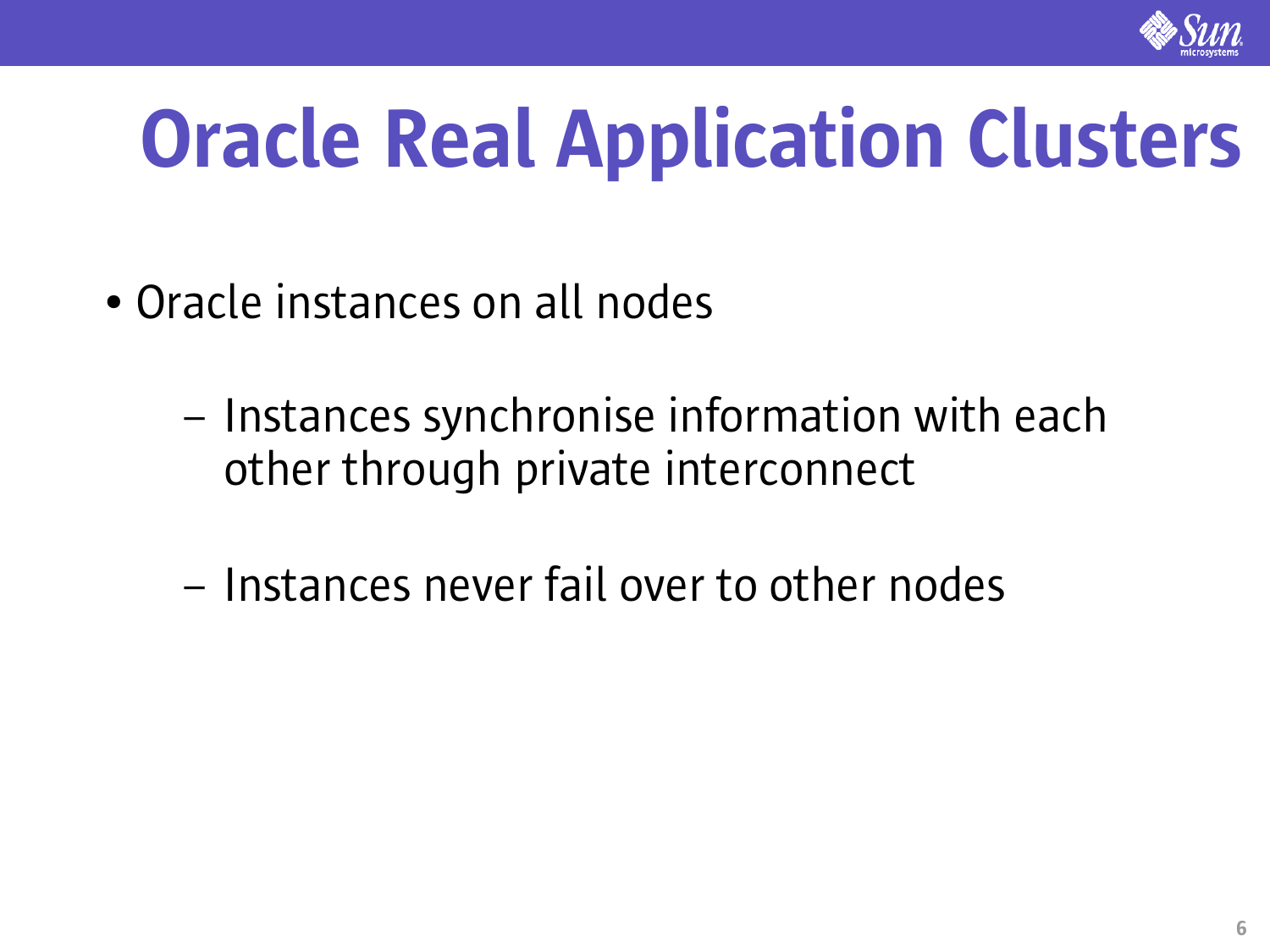

# Oracle Real Application Clusters

- Oracle RAC communicates with Sun Cluster to get the following information:
	- Cluster Membership
		- Node has left or joined cluster necessary resources need to be set up or deleted in RAC
	- Cluster Interconnect
		- Interconnect used for RAC's cache fusion information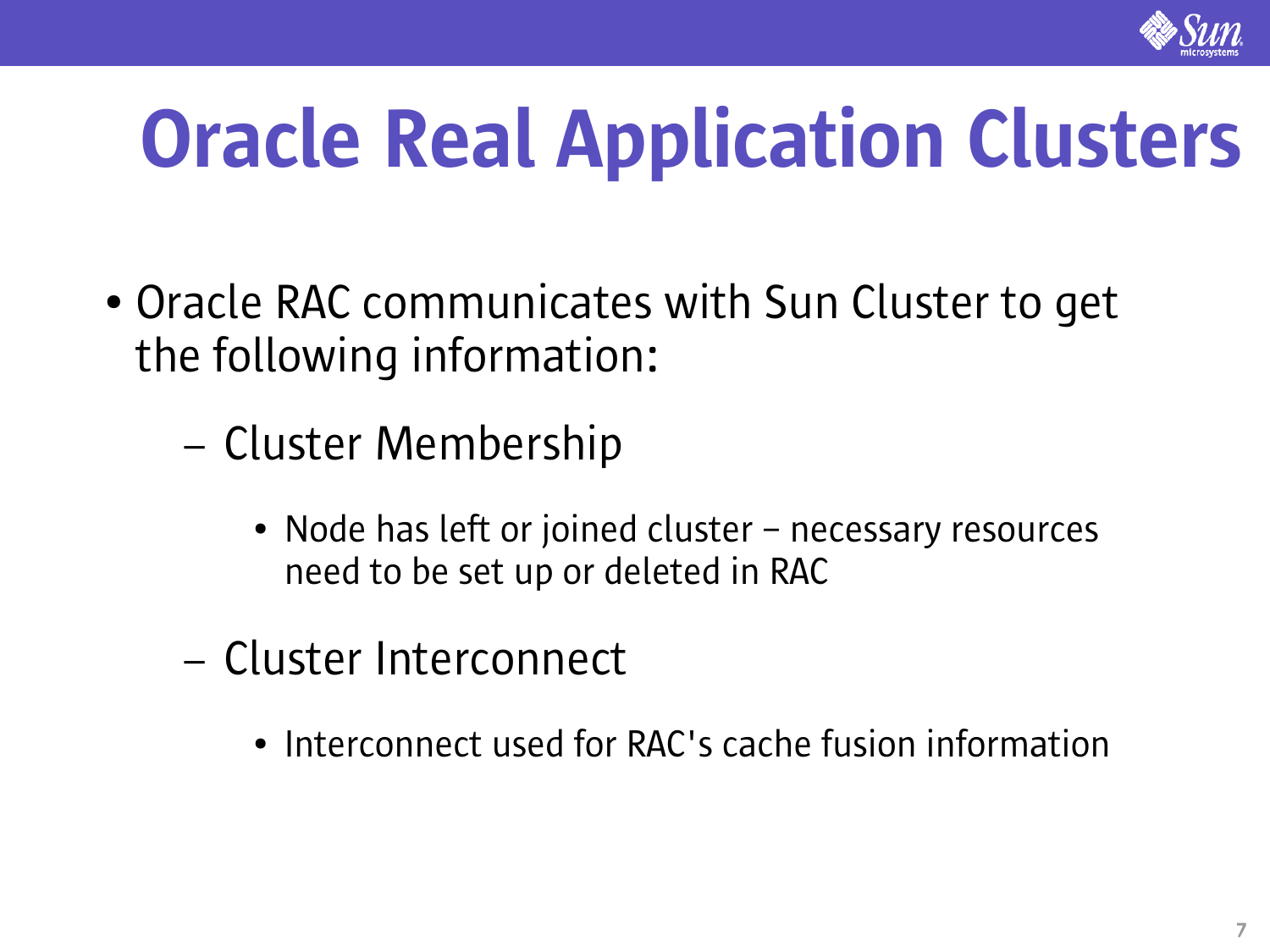

### Oracle 9i RAC

- ●Multiple instances on different nodes ●Need for interaction with Cluster framework
	- Information about Cluster interconnect
	- Information about Cluster membership
- ●Oracle UDLM communicates with Sun Cluster ucmm
- ●Sun Cluster ucmm executes reconfiguration steps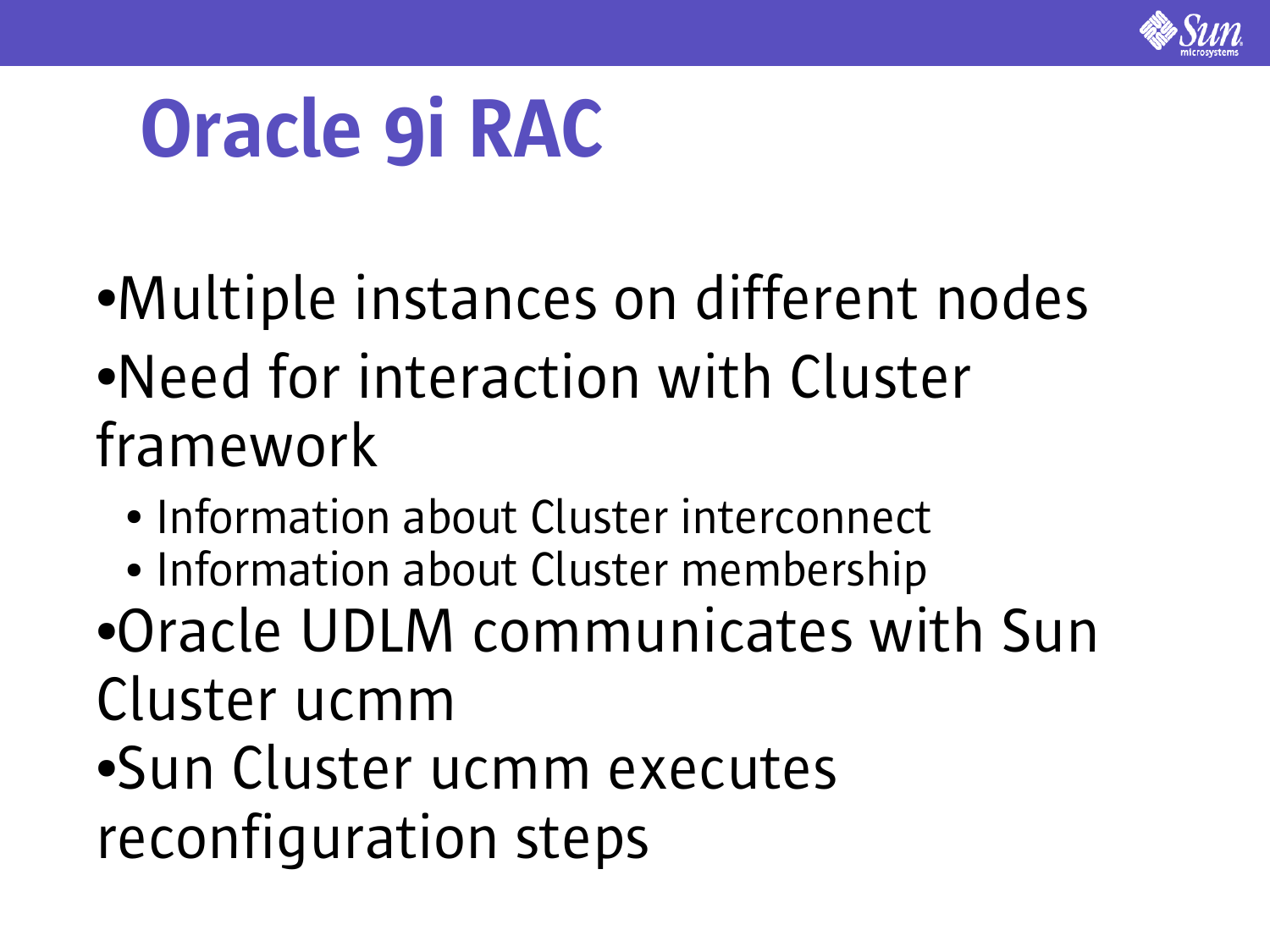

### Oracle RAC on Sun Cluster

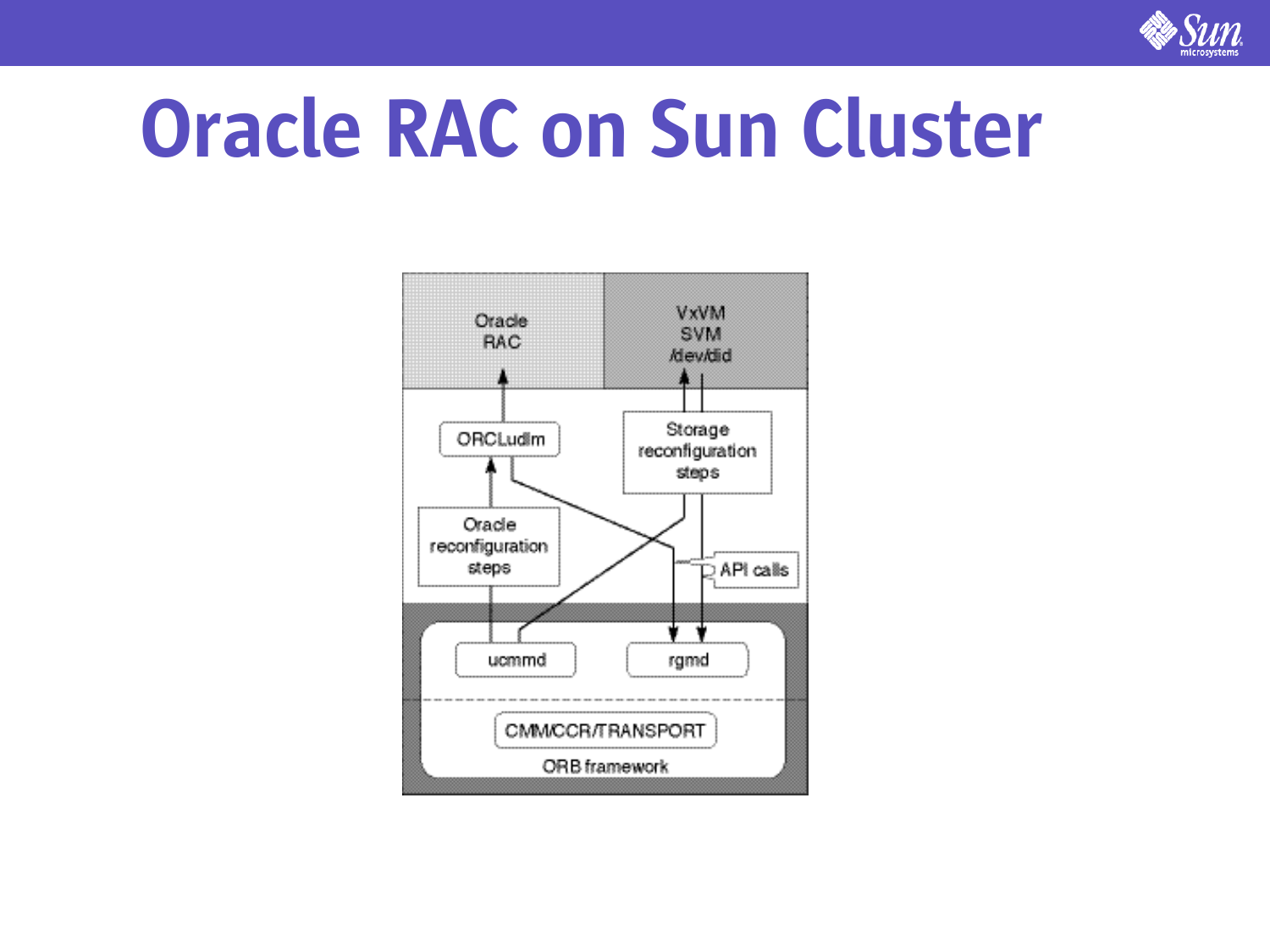

### Improved Manageability for Oracle 9i RAC

### • As of Sun Cluster 3.1 update 1: RAC manageability Framework

- Resource Types to check if necessary daemons are running and if necessary reconfiguration steps have finished
- Does NOT start/stop ucmm or dlm, just checks them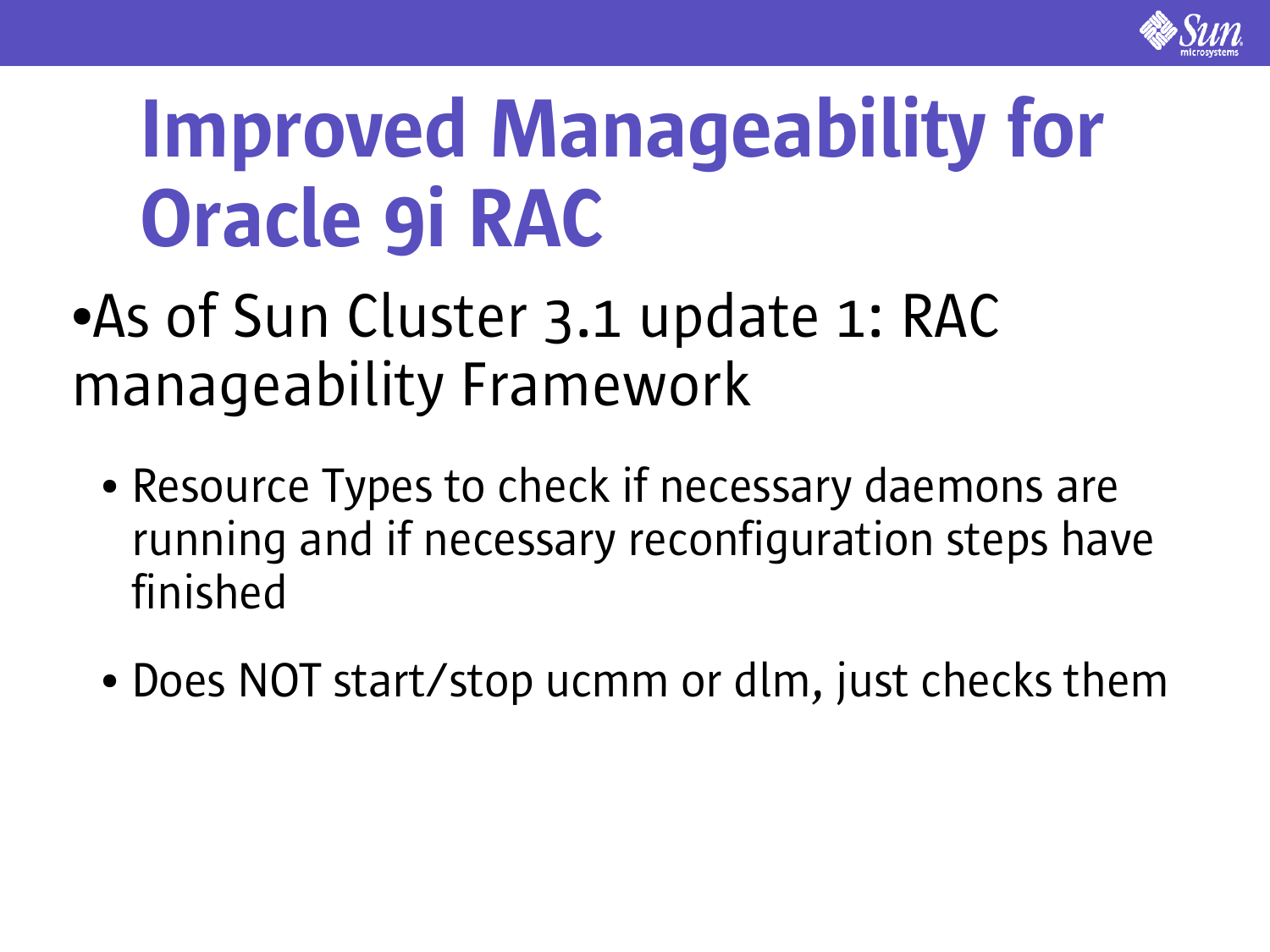

## Improved HA for Oracle 9i RAC

### ●As of Sun Cluster 3.1 update 3: SUNW.oracle\_rac\_server resource type

- Start and stops Oracle instances
- No fault probe necessary
- Leverages new Resource Dependencies model in update 3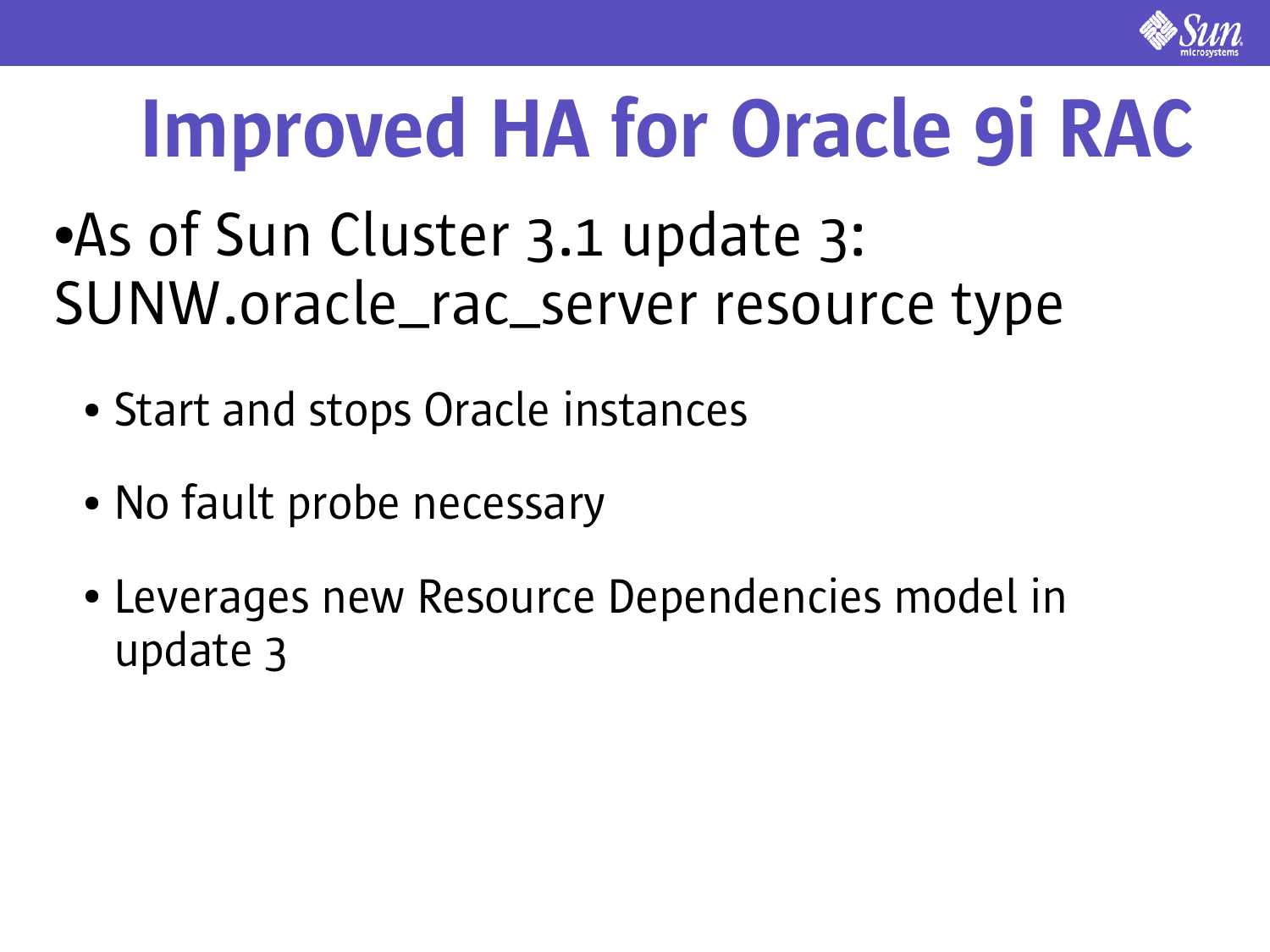

### Oracle RAC Cluster Packages



Resource group affinity

Resource dependency  $\bigcap_{\alpha\in\mathbb{Z}}\mathbb{Z}$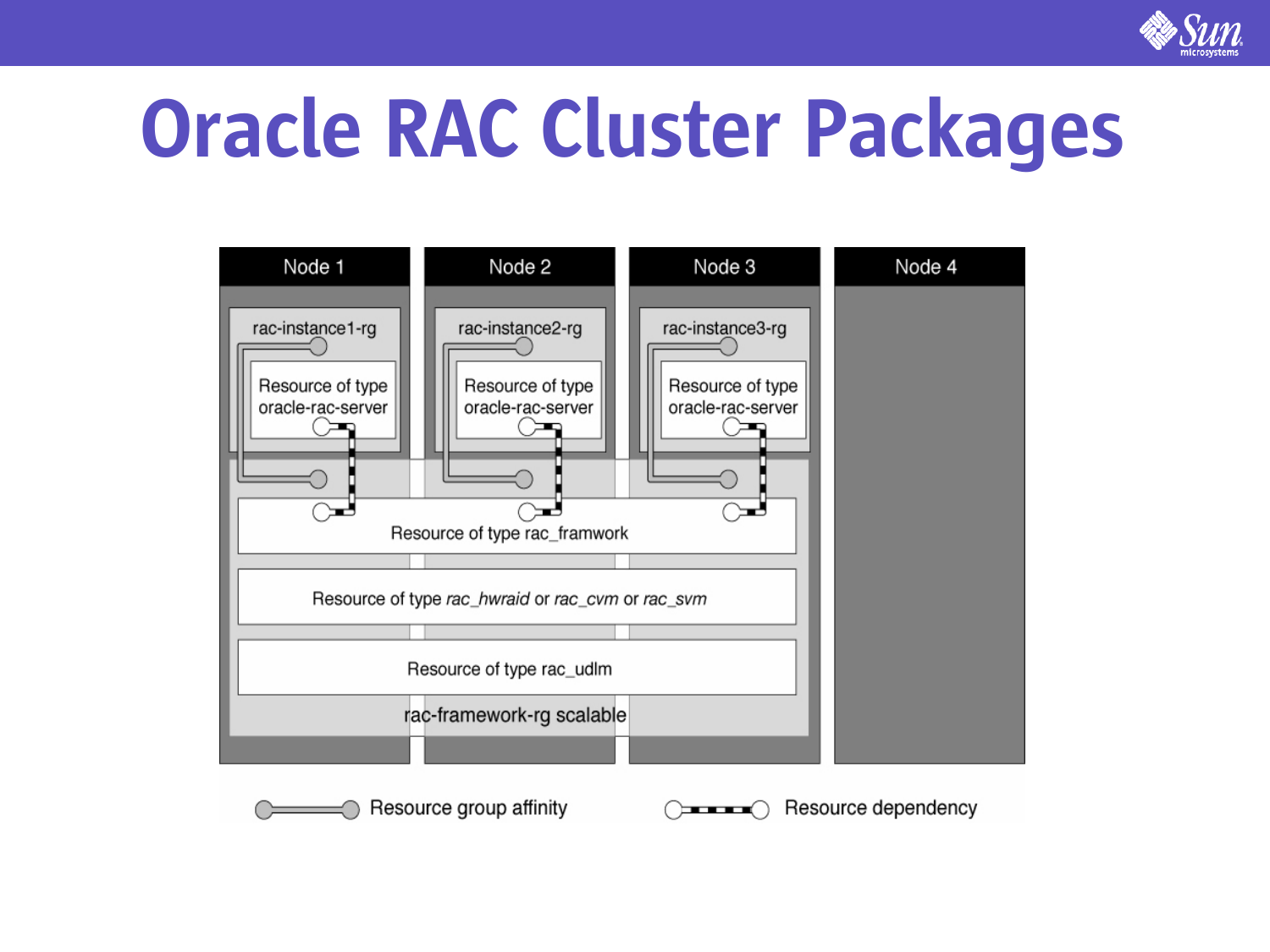

### Improved Flexibility for Oracle RAC Cluster Packages ●Main goals:

- Supply supported way to change properties
- Status of RAC framework daemons visible in Sun Plex Manager, scstat...
- Easy to install RAC on a subset of nodes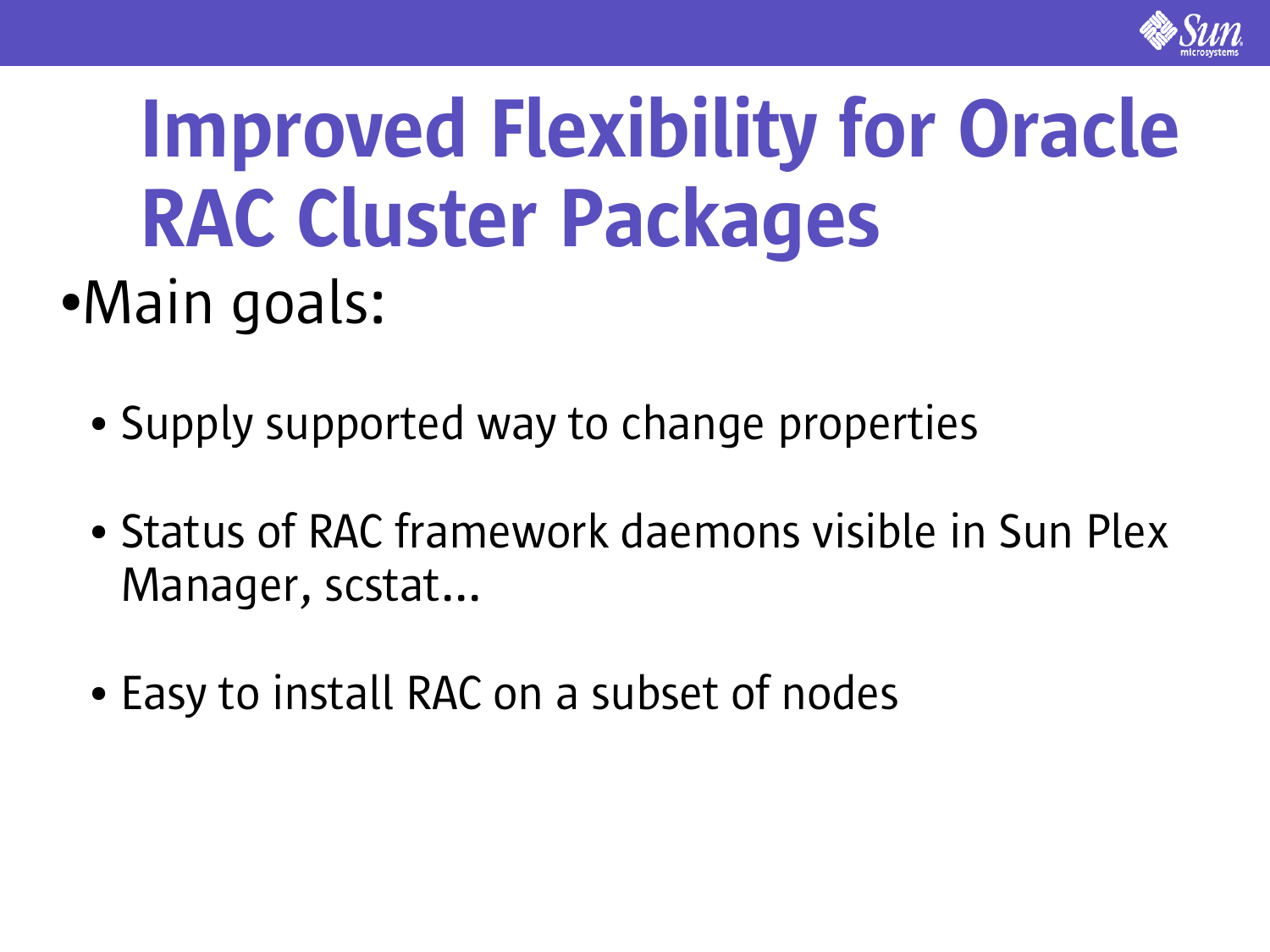

### Oracle 10g RAC

- ●Ships with Cluster of its own (CRS)
	- Still Cluster layer necessary for RAC
	- Userland cluster
- •Needs the Cluster Ready Services (CRS) daemons running
	- Will get private interconnect from CRS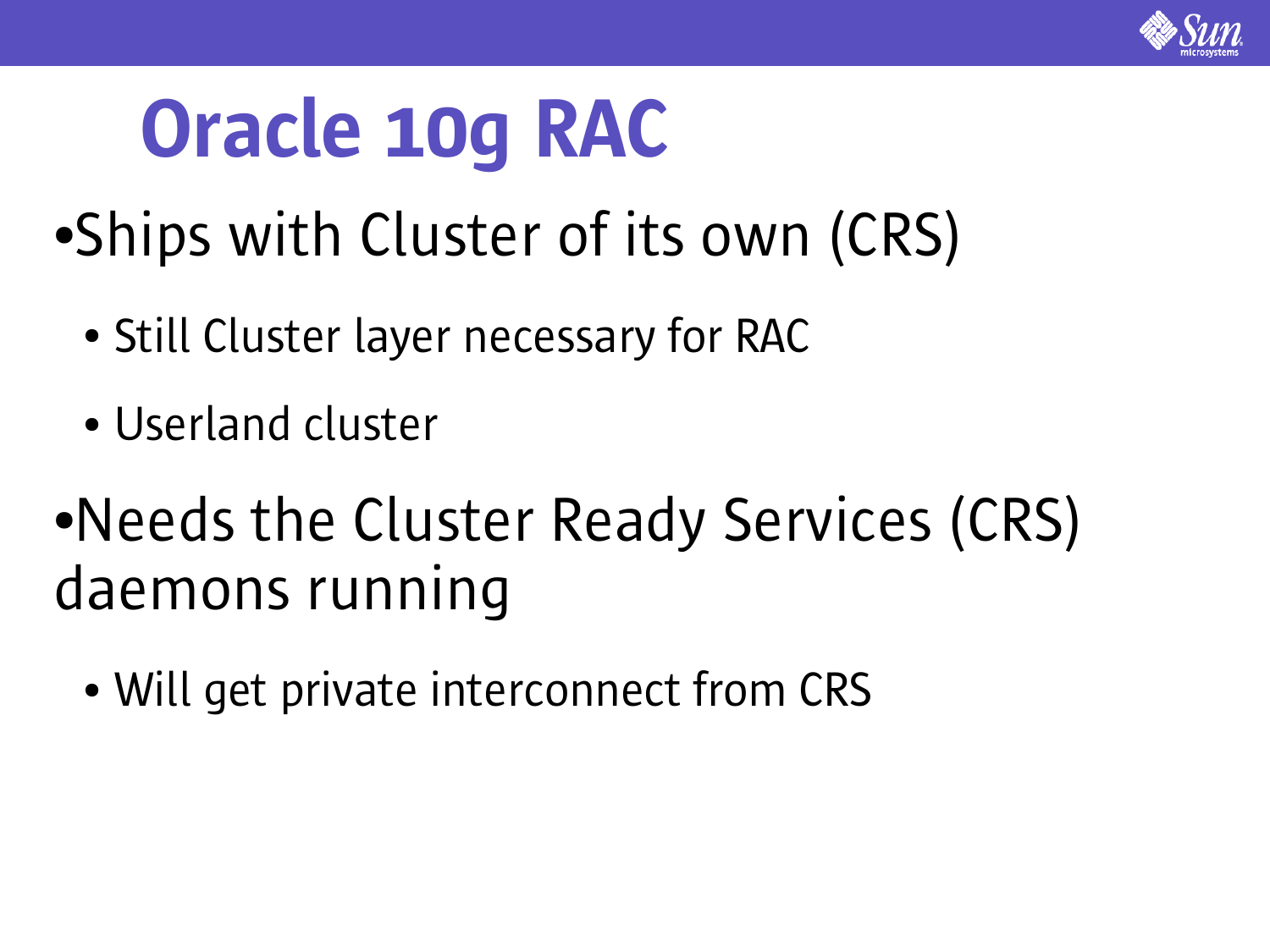

### Oracle 10g RAC

- ●Best in combinationwith Sun Cluster
	- CRS will rely on SC for cluster membership info, split brain detection
	- SC more reliable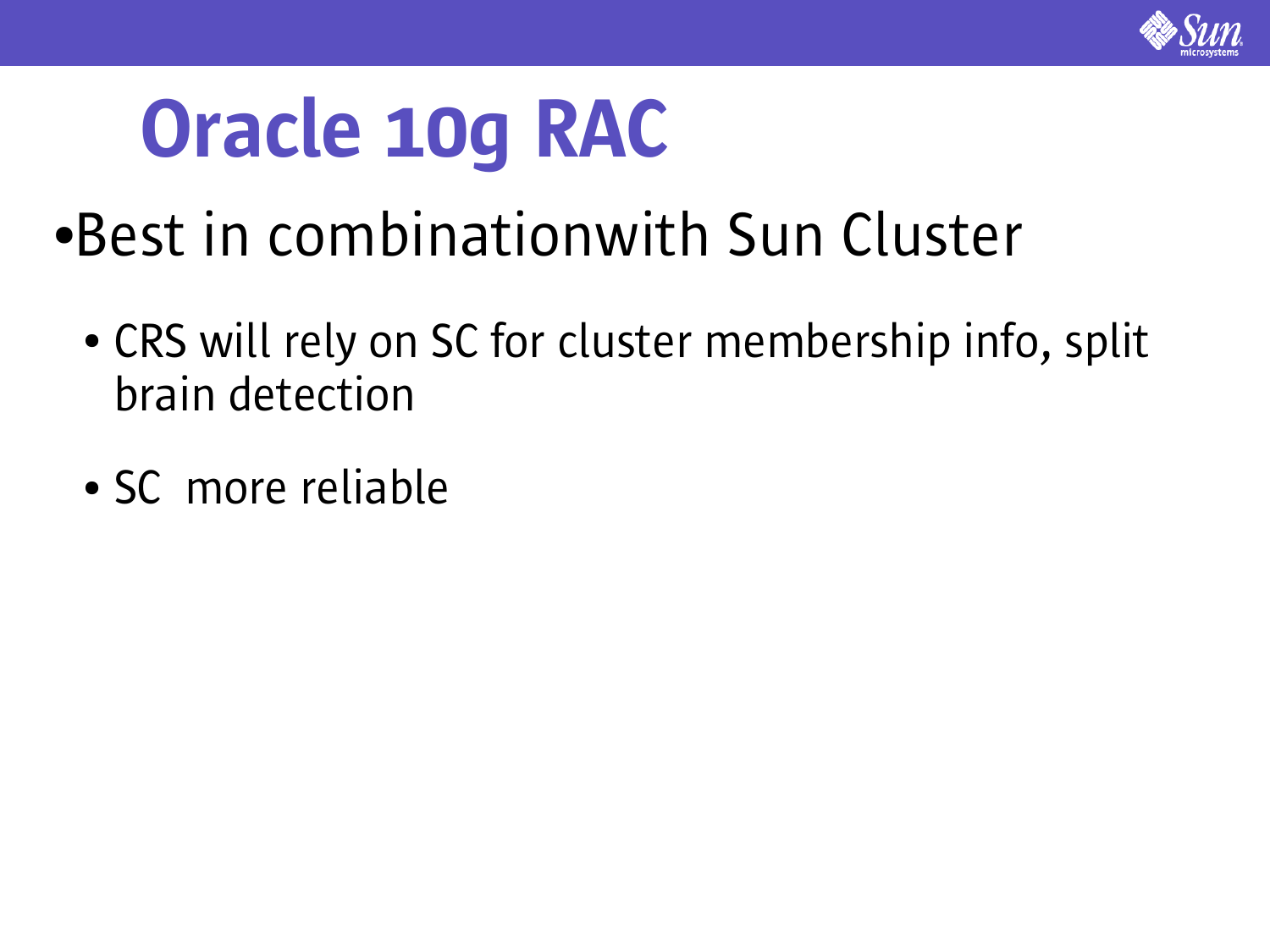

# Oracle RAC datafile options

- Currently supported:
	- VxVM with Cluster option (CVM)
	- Raw /dev/did devices
		- When there is Path and Disk redundancy
			- Not supported for all storage options
		- Functionally equivalent to CVM
		- Better reconfiguration times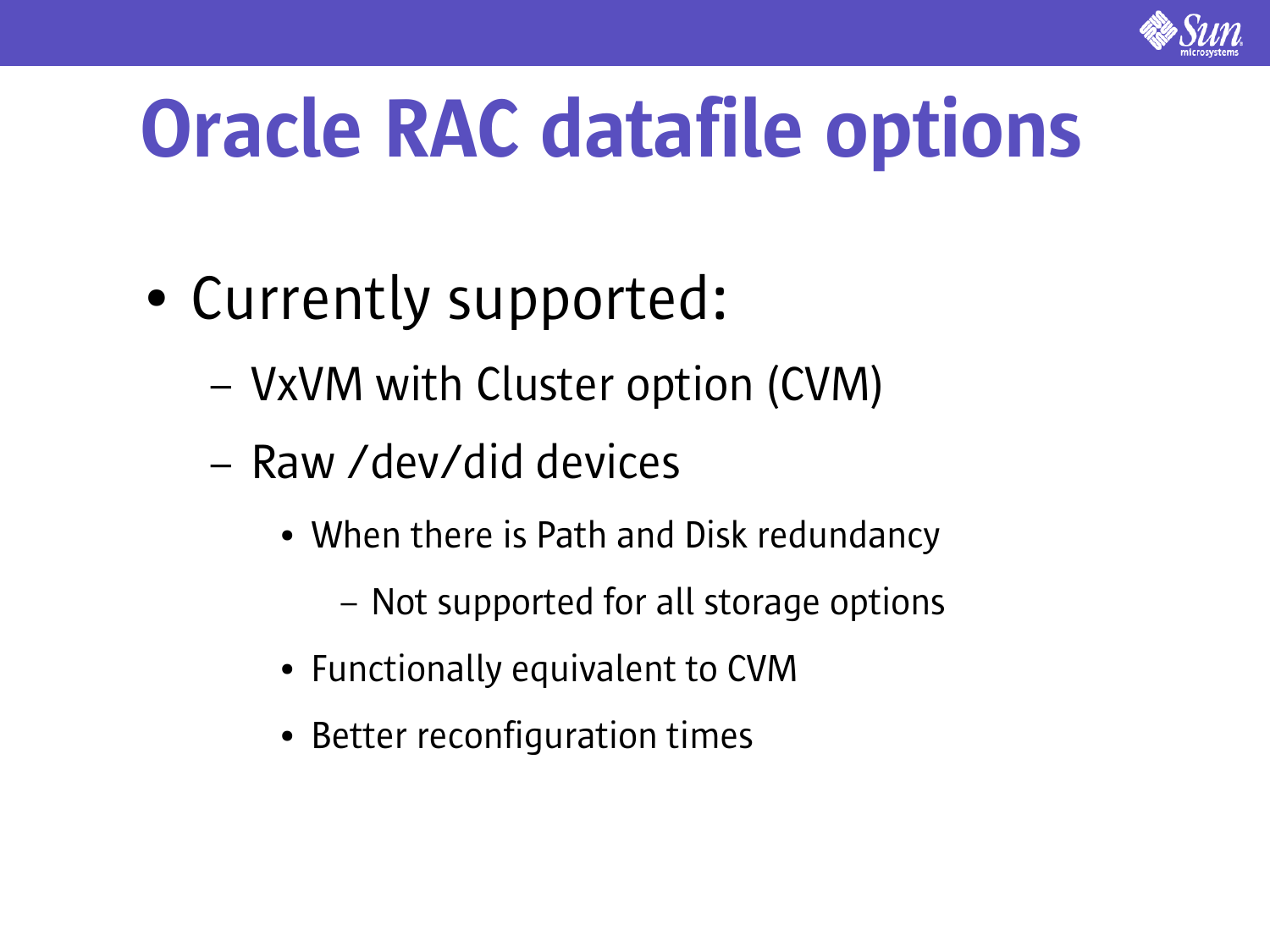

# Oracle RAC datafile options

- Future options:
	- Shared QFS
		- High-performance filesystem
		- Shared access to datafiles via SAN
		- Agent supplied with QFS 4.2
		- Advantages:
			- Near-raw performance
			- Look and feel of a filesystem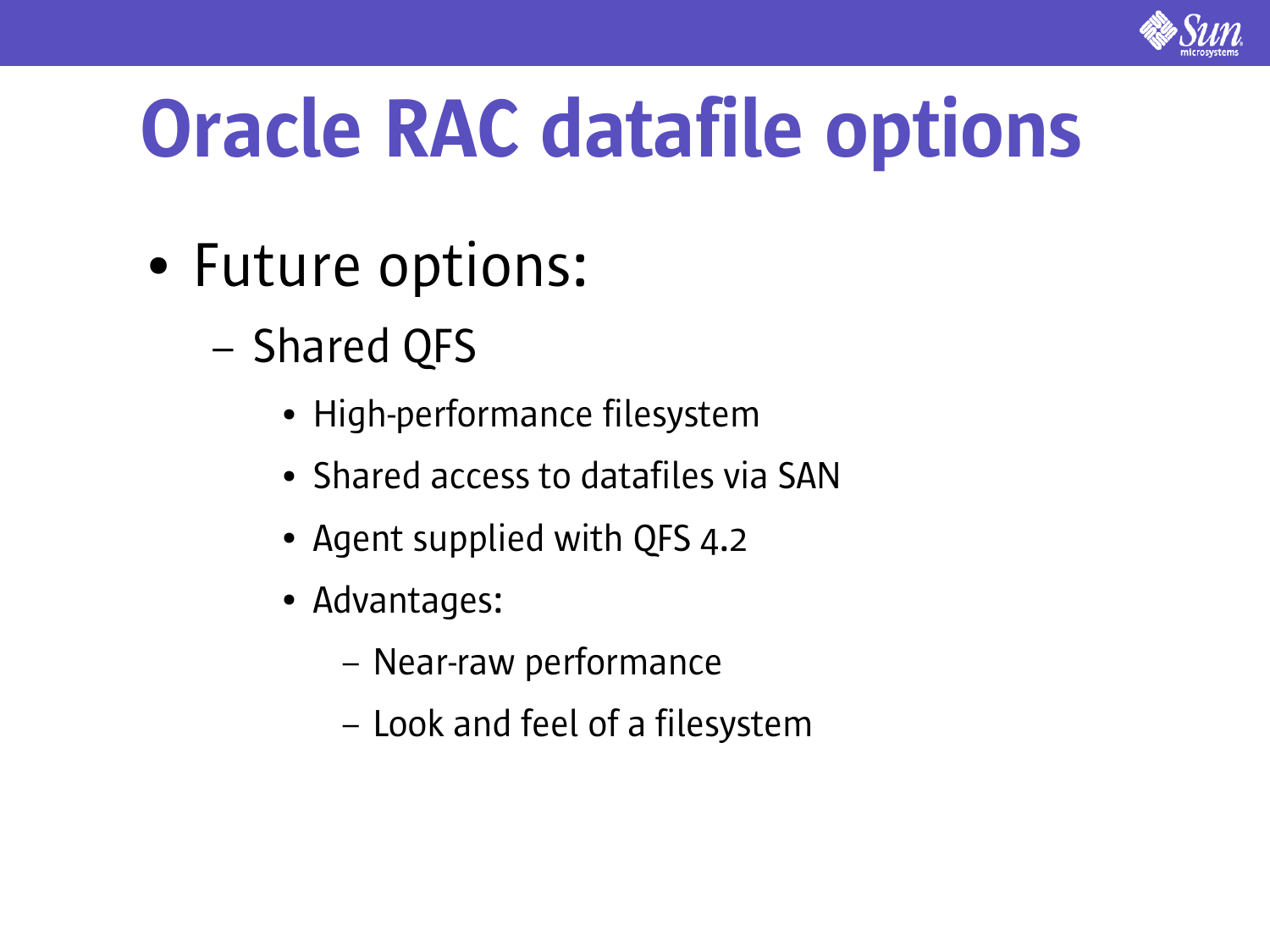

# Oracle RAC datafile options

- Future options: Multi-Node Disk-Sets
- SVM with cluster functionality (shared disksets)
- Functionality similar to Veritas CVM
	- One master node, other nodes are slaves
	- Only master node updates metadbs
	- Freely included in Solaris as of Solaris 9 update 3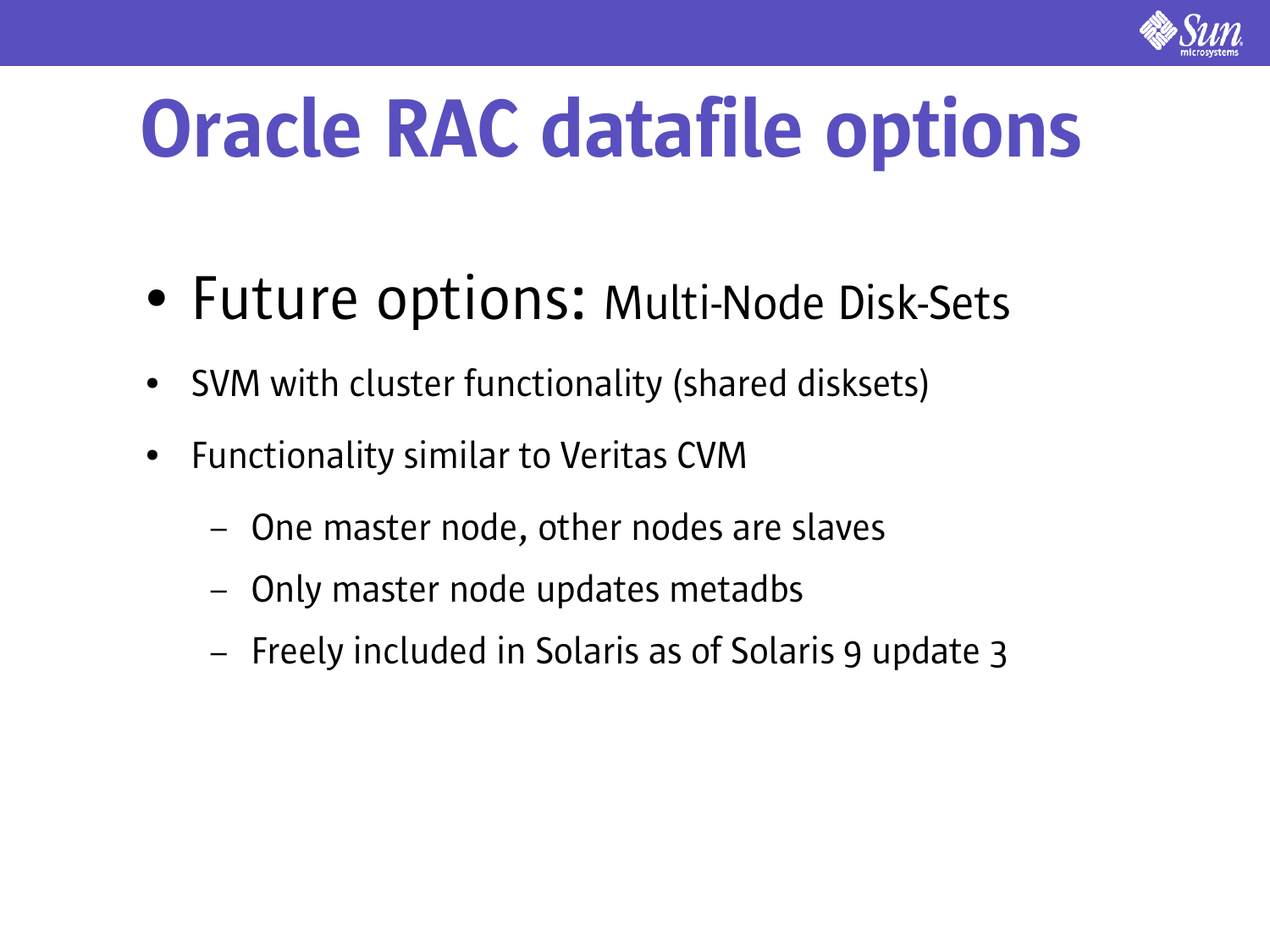

## Oracle RAC Client Connections

- Oracle 9i RAC:
	- Use TAF on client side
		- Client will reconnect to other node when instance has died
	- Use shared addresses on all nodes
		- To avoid long failover times upon node crashes
		- Client will not reconnect, but since the SA will failover, client will end up on the other node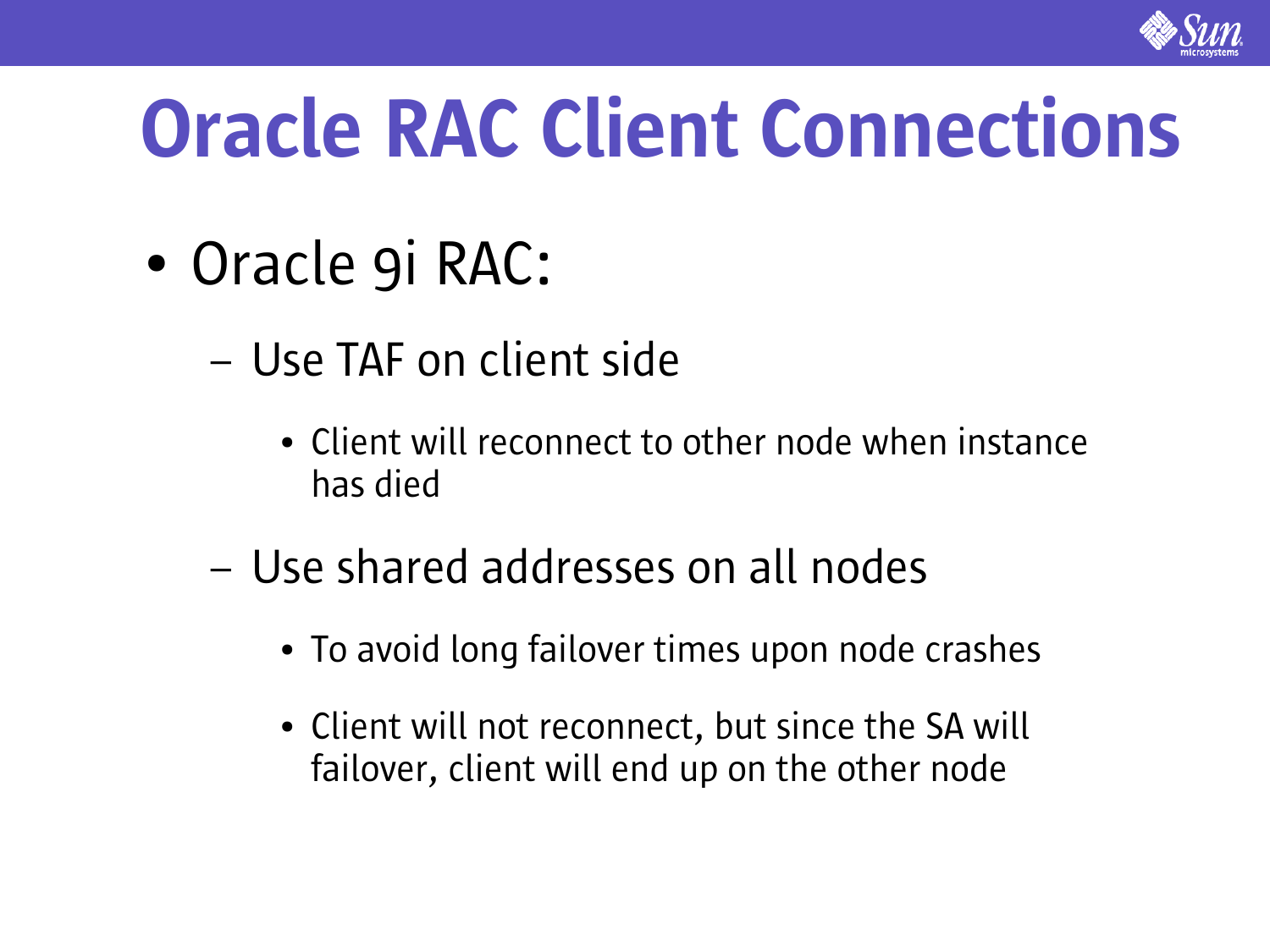

### Benefits of Sun Cluster and Oracle RAC

Reasons for Sun-Oracle mutual market success

- Low Cost without sacrificing performance
	- No charge for Remote Shared Memory technology – high performance at low cost
	- Supported on 1-106 processor systems
	- $\frac{1}{2}$  price promo unveiled in October 2003 savings of more than \$10K with RSM
- Proven, time-tested solution
	- Over 10yrs of parallel DB experience
- Large customer base
	- British Telecom, Canal+, Travelocity, France Telecom, BACS, UHHS, PICC

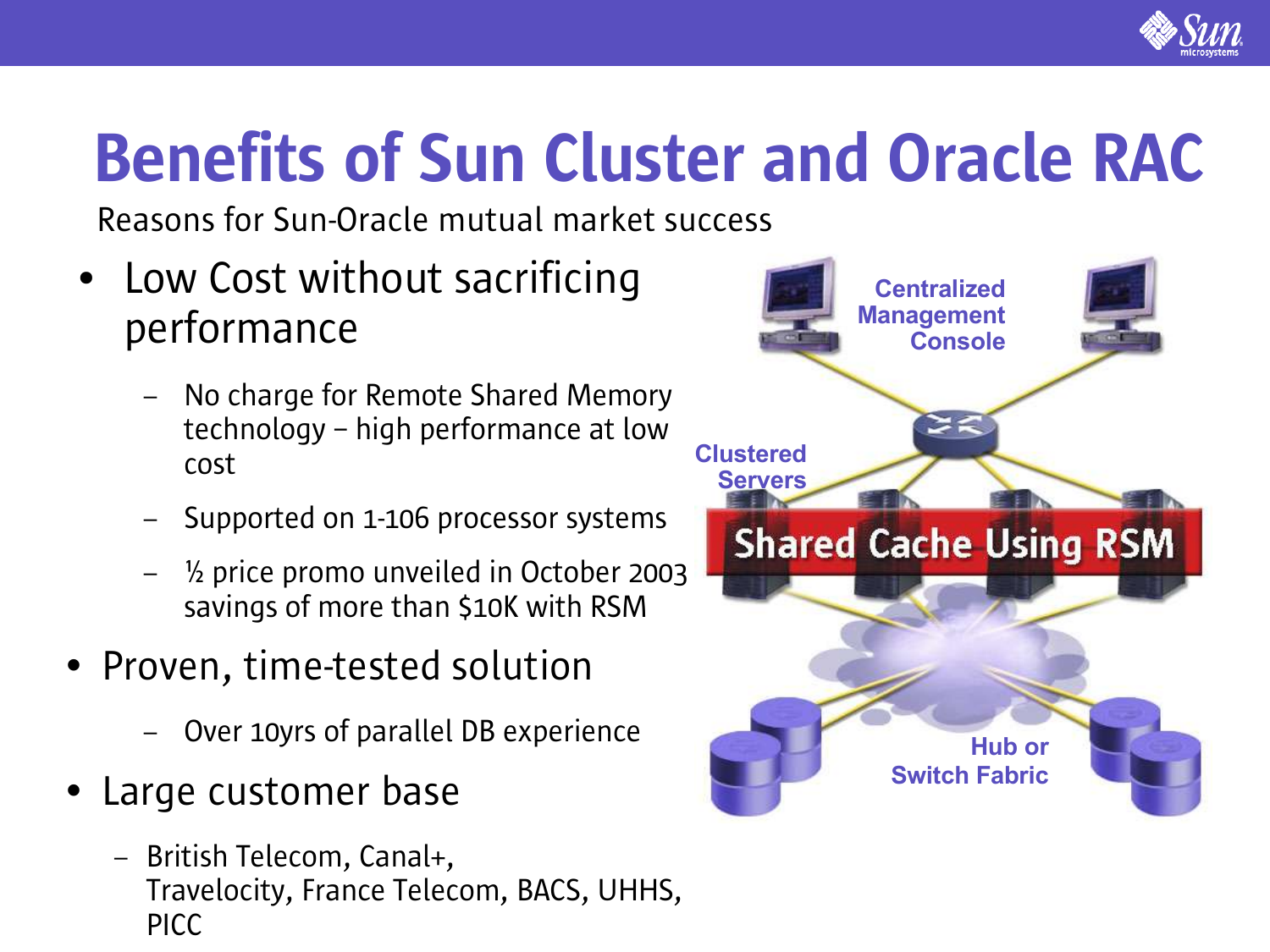### Sun Cluster 3 and Oracle10g Positioning

- Several advantages of deploying 10g RAC on Sun Cluster
	- Mature HA framework needs mature clustering framework
	- Possibility to deploy other HA applications on the same cluster
	- Flexible API
	- No need for identical hardware on both nodes
	- SPOFs exist in 10g without SC configurations